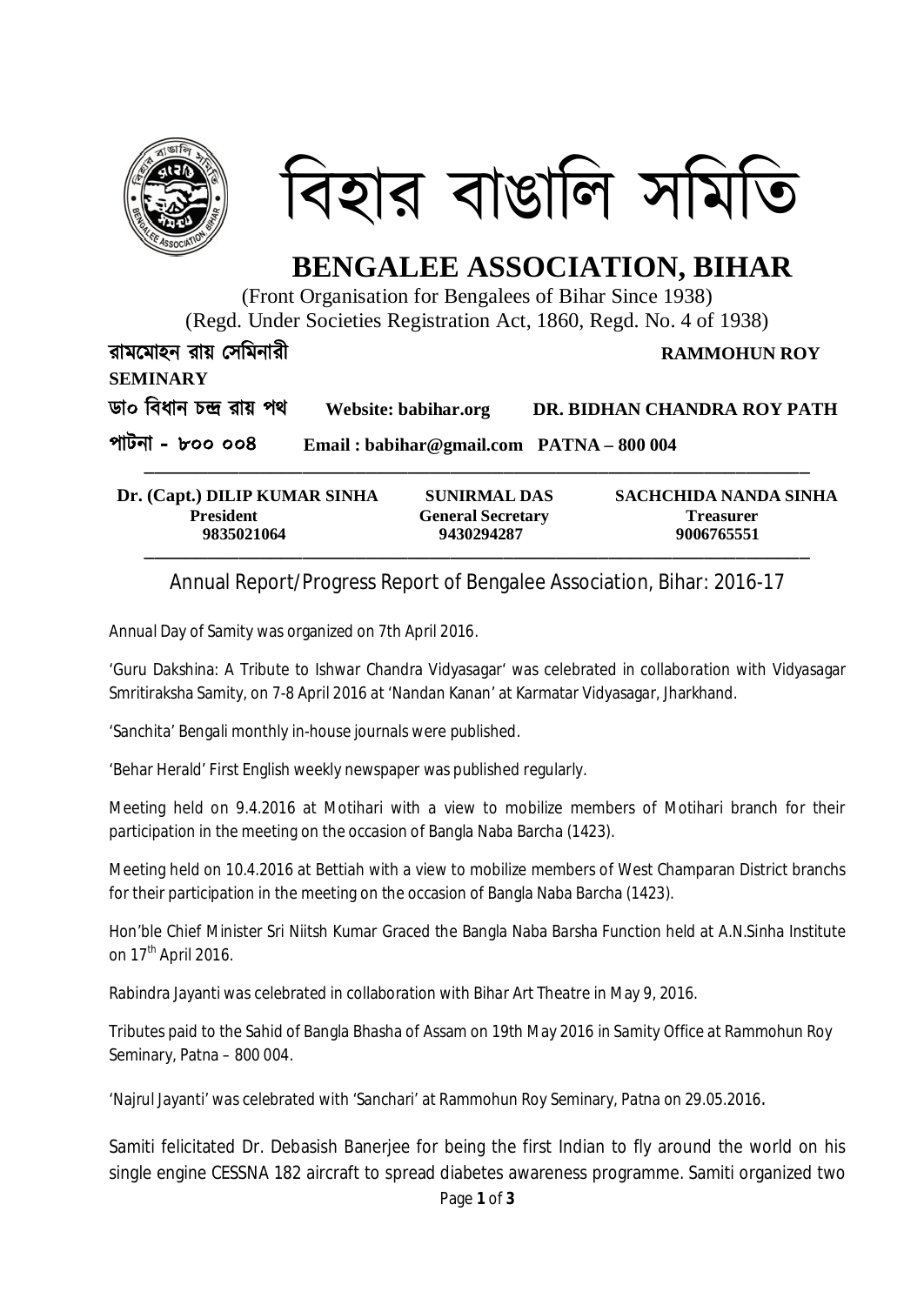lectures one at Rammohun Roy Seminary and second at Rabindra Balika Vidyalaya, Rajendranagar, Patna on 28<sup>th</sup> June 2016 (Tuesday).

Like every year Doctor's Day was observed on 1<sup>st</sup> July to mark the Birthday of Dr. Bidhan Chandra Roy in collaboration with Agore Prakash Sishu Sadan, at Dr. B C Roy Path in which Hon'ble Education Minister Sri Ashok Kumar Choudhury graced the occasion and distributed prizes to the students of the School. Two Eminent Doctors Dr. A. K. Hai (Dr. B Mukhopadhya award) and Dr. Bishotosh Chatterjee of Bhagalpur (Dr. H M. Ghoshal award) were felicitated for their contribution the medical field.

Executive Committee meeting of the Association was held at Patna at Rammohun Roy Seminary, Dr. B C Roy Path, Patna on 7.8.2016.

Managing Committee of Rammohun Roy Seminary was renewed for the year 2016-17 in the Executive Committee Meeting held on 7.8.2016.

Behar Herald organized its *first monthly Seminar* on 21.08.2016 (Sunday) in the office of Behar Herald 'Dr. Pijush Gupta Office' at Bank Road, Patna – 800 001.

> Speakar: Dr. Asesh Dasgupta, Deptt. of Sociology, Patna University Topic: Contribution of Bengalees in of Bihar

General Secretary met the General & Life Members of Gaya Branch of BAB at Gaya Durgabari on 28<sup>th</sup> August 2016.

'Tirodhan Diwas of Ishwar Chandra Vidyasagar' was observed in collaboration with 'Vidyasagar Smritiraksha Samiti' on 29<sup>th</sup> August 2016 at 'Nandan Kanan', Karmatar Vidyasagar, Jharkhand.

Bangla Cinema 'Maach Mishti & More' was screened in collaboration with 'Cine Society', Patna on 3<sup>rd</sup> September 2016 at Rammohun Roy Seminarym Patna – 800 004.

'Vijaya Sammelan' was organized & Bangla Cinema 'Nirbashito' screened in collaboration with 'Cine Society', Patna on 23rd October 2016 at Rammohun Roy Seminarym Patna – 800 004.

'Jan Pratinidhi' of Betiah Panchayat were felicitated on 31st October 2016 at Town Hall, Betiah.

Bangla Cinema 'Swet Patharer Thala" was screened in collaboration with 'Cine Society', Patna on 13<sup>th</sup> November 2016 at Rammohun Roy Seminary, Patna – 800 004.

Behar Herald organized its *Second monthly Seminar* on 27.11.2016 (Sunday) in the office of Behar Herald 'Dr. Pijush Gupta Office' at Bank Road, Patna – 800 001.

> Speakar: Dr. Dolly Sinha, Deptt. of Physics, Patna University Topic: Contribution of Dr. Jagdish Chandra Bose in Indian Science.

Behar Herald organized its *Third Monthly Seminar* on 08.01.2017 (Sunday) in the office of Behar Herald 'Dr. Pijush Gupta Office' at Bank Road, Patna – 800 001.

> Speakar: Ex Prof. Deb Mukherjee, Deptt. of Physics, Patna University Topic: Dr. Satyendra Nath Bose: A Great Indian Scientist

Kaji Najrul Jayanti was observed on 25<sup>th</sup> January 2017.